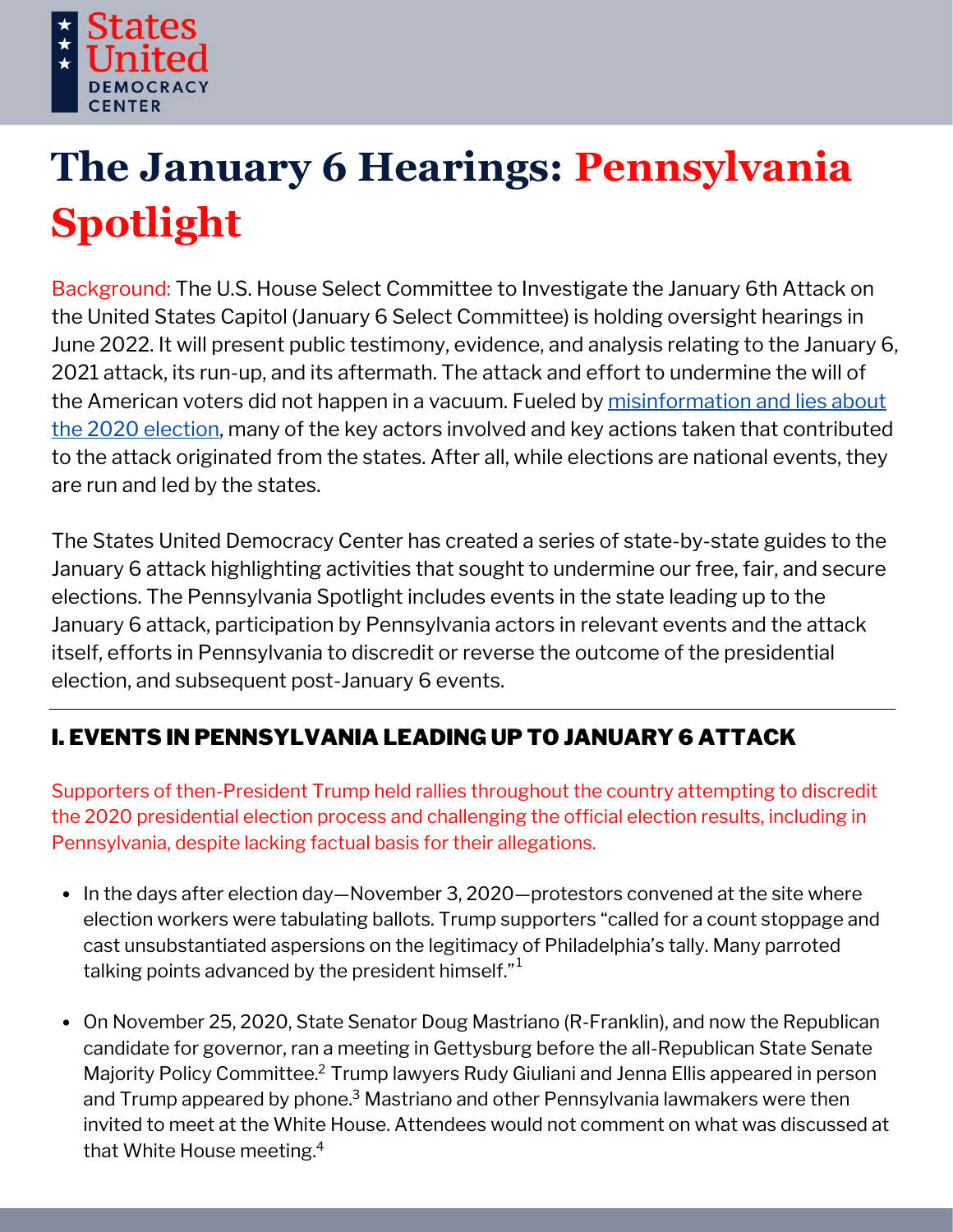- On December 7, 2020, Texas Attorney General Ken Paxton filed a lawsuit to overturn the 2020 presidential election results in Georgia, Michigan, Pennsylvania, and Wisconsin. <sup>5</sup> The U.S. Supreme Court rejected his case later that month and the State Bar of Texas has now pursued a complaint against Paxton, accusing him of professional misconduct relating to this litigation. 6
- On December 14, 2020, as detailed further in Section III, 20 Republicans met to "cast votes" claiming to be an alternate slate of electors for Trump in Pennsylvania, which did not reflect the decision of the state's voters. 7
- Mastriano and U.S. Representative Scott Perry (R-PA) assisted in efforts to pressure the U.S. Department of Justice (DOJ) to overturn the 2020 election results. Perry reportedly tried to have Trump loyalist and Assistant Attorney General Jeffrey Clark appointed as attorney general after then-Acting Attorney General Jeffrey Rosen would not pursue Perry and Clark's idea to send a letter to Georgia lawmakers indicating there was an investigation into voter fraud that could change the 2020 election results when, in fact, the DOJ had already concluded there was no evidence of widespread fraud. 8
- Mastriano spent thousands of dollars in campaign funds to charter buses to bring Trump supporters to the January 6 rally that preceded the Capitol attack.<sup>9</sup>The Cumberland County Republican Committee also organized buses to transport Trump supporters to the rally, urging them to help "stop the steal!!" <sup>10</sup> Other GOP organizations in Beaver, Bradford, Berks, Chester, Clinton, Huntington, Lawrence, Northampton, and Snyder counties also encouraged members to attend.<sup>11</sup>
- A group of state lawmakers advocated for delays in certifying Pennsylvania's 2020 presidential election results. $^{12}$  Notable among the Pennsylvania signatories of the January 4, 2021 letter to Senator Mitch McConnell requesting this delay were President Pro Tempore of the Pennsylvania Senate Jake Corman (R-Bellefonte) and Majority Leader Kim Ward (R-Westmoreland).<sup>13</sup>
- On January 5, 2021, 34 Republican Pennsylvania state legislators (along with Republican legislators from Arizona, Georgia, Michigan, and Wisconsin) signed a letter to Vice President Mike Pence.  $^{14}$  The letter urged Pence to delay the counting of electoral votes for at least 10 days to allow the state legislatures time to certify or decertify the election.  $^{\rm 15}$
- The same lies and conspiracy theories that fueled the January 6 attack contributed to threatening and violent messages aimed at election officials, including in Pennsylvania. These threats were launched over email, voicemails, texts, letters, social media, and in-person events, including gathering outside election officials' homes. They often expressed false claims that the election was stolen. 16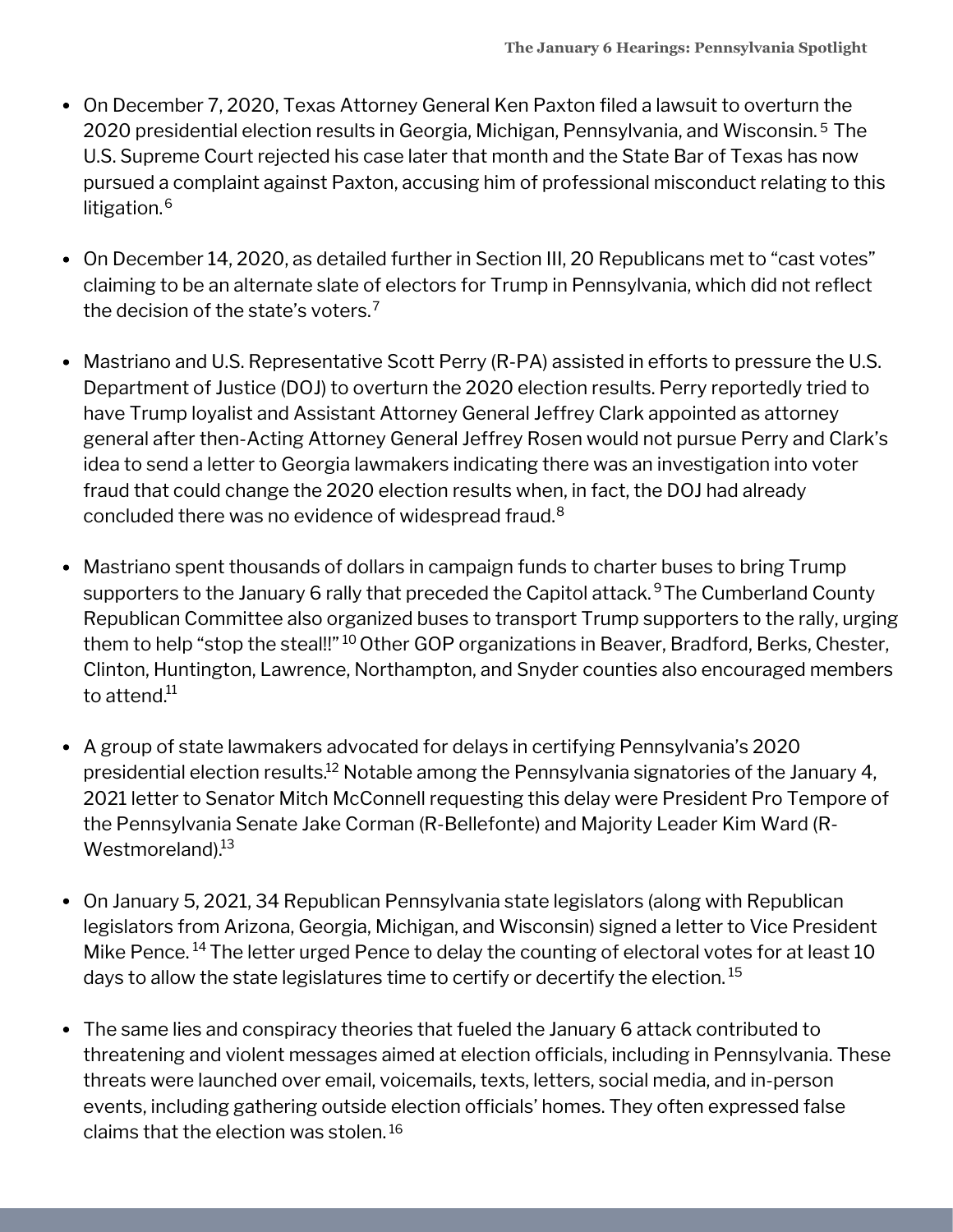## II. PENNSYLVANIA ACTORS INVOLVED IN JANUARY 6 ACTIVITIES

*The Washington Post* compiled a [timeline](https://www.washingtonpost.com/nation/interactive/2021/capitol-insurrection-visual-timeline/) documenting how January 6, 2021 progressed from Trump's "Save America" rally on the White House Ellipse to the breach and attack on the U.S. Capitol. Just Security and Protect Democracy compiled a [primer](https://www.justsecurity.org/wp-content/uploads/2022/06/primer-on-january-6th-select-committee-hearings.pdf) that organizes and distills the multiprong campaign to overturn the 2020 election results.

- Kathy Barnette (unsuccessful candidate for U.S. Senate): She is a Trump ally who made a late surge in the Republican primary for U.S. Senate. She attended the January 6 rally and was pictured alongside members of the Proud Boys in the mob that marched to the Capitol. She encouraged attendees before the rally, calling it "our 1776 moment" on a conservative radio show. $^{17}$
- Teddy Daniels (unsuccessful candidate for lieutenant governor): He attended the January 6 rally and posted a video on Twitter of a crowd invading the Capitol's east plaza, writing "I'm here" and "God bless our patriots." He later claimed that although he got close to the Capitol, he did not go inside. 18
- Doug Mastriano (R-Franklin) (Pennsylvania state senator and candidate for governor): *The Philadelphia Inquirer* has compiled a [timeline](https://www.inquirer.com/politics/pennsylvania/inq2/doug-mastriano-pennsylvania-2020-election-denial-timeline-20220609.html) of Mastriano's involvement in attempts to overturn Trump's 2020 loss in Pennsylvania and WITF public media has compiled the unfounded election allegations Mastriano [made](https://www.witf.org/2022/06/09/how-doug-mastriano-promoted-election-lies-between-election-day-and-january-6/) between Election Day and the January 6 attack.
	- Mastriano claimed he left the Capitol area on January 6 when it became clear the rally was not "a peaceful protest," but videos appear to show him on the Capitol lawn and "poised" to walk past police barricades.<sup>19</sup> Mastriano recently won a contentious primary for the Republican nomination to be Pennsylvania governor, earning a late endorsement on May 14, 2022 from Trump. $^{\mathrm{20}}$  He has also complained about the DOJ's investigation into and prosecution of insurrectionists; Mastriano said that "[l]ast year was a dark year … I could not believe my country had become such a dark, evil place, with the power being used, the FBI being used, the Department of Justice to oppress innocent civilians."  $^{21}$
- Indictments: Over 70 people with Pennsylvania ties have been charged for their involvement in the January 6 attack and their cases have been progressing through the courts.  $^{22}$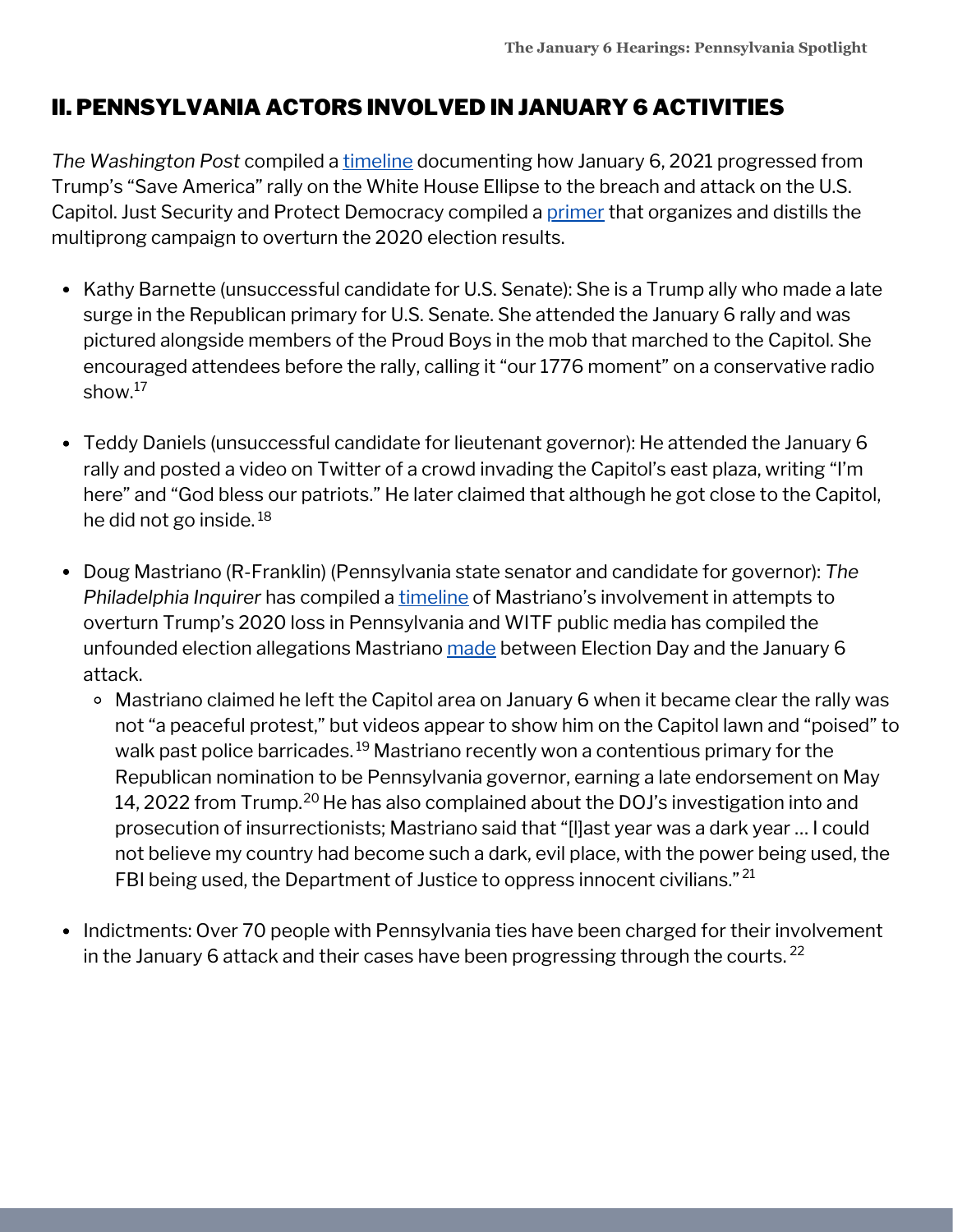## III. PENNSYLVANIA'S FRAUDULENT PRESIDENTIAL ELECTORS SLATE

- On December 14, 2020, groups of Republicans in Arizona, Georgia, Nevada, Michigan, New Mexico, Pennsylvania, and Wisconsin signed documents made to look official that represented the signatories as the duly authorized or potential alternate presidential electors for Trump, rejecting the will of the voters in their states. $^{23}$  The actions of these fake electors are the possible subject of state and federal criminal probes. 24
- The following individuals served as fake electors in Pennsylvania:<sup>25</sup> Bill Bachenberg (Lehigh Valley business owner); Lisa Patton (former staffer for Donald Trump for President 2020); Lou Barletta (former congressperson); Charlie Gerow (conservative activist and candidate in primary for governor); Sam DeMarco III (at-large member of Allegheny County Council in Pennsylvania and member of county board of elections); Josephine Ferro (Monroe County Register); Tom Carroll (candidate for district attorney in Northampton County); Ted Christian (Pennsylvania state director for Trump's 2016 campaign); Bernadette Comfort (vice chairwoman for Pennsylvania Republican Party); Chuck Coccodrilli (board member for Pennsylvania Great Frontier PAC); Calvin Tucker (deputy chairman and director of engagement and advancement for Pennsylvania Republican Party); Marcela Diaz-Myers (chairwoman of the PA GOP Hispanic Advisory Council); Kevin Harley (business colleague of Charlie Gerow and former press secretary for former governor Tom Corbett); Leah Hoopes (small business owner and Republican committee member for Bethel Township); Christie DiEsposti (account representative at Pure Water Technology); Ash Khare (active in the Pennsylvania Republican party); Andre McCoy (Director of Government Affairs for a private security firm); Pat Poprik (chair of Bucks County Republican Committee); Andy Reilly (national committee member for Republican Party of Pennsylvania); Suk Smith (owner of firearms training center and martial arts school in Carlisle).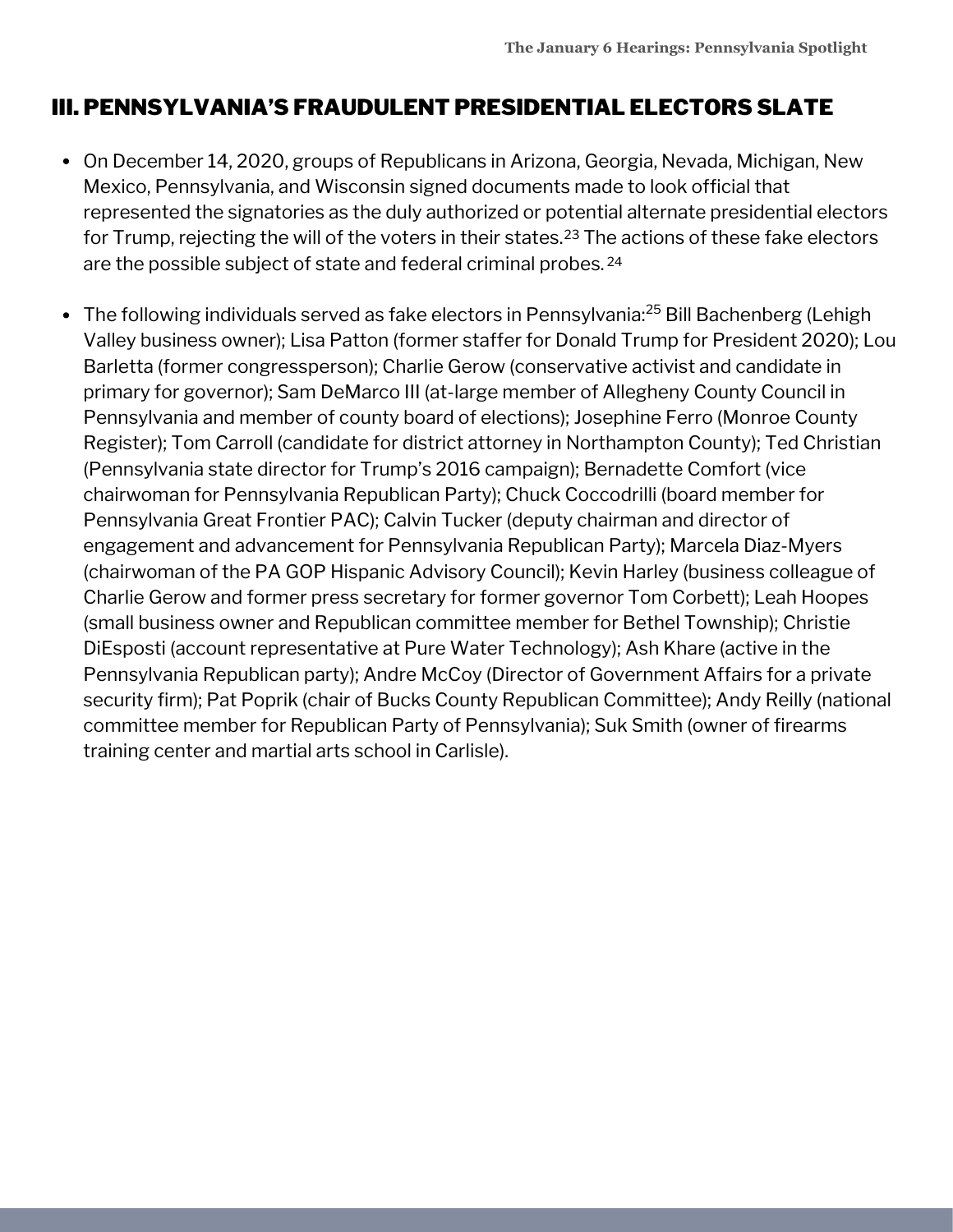## IV. POST-JANUARY 6 DEVELOPMENTS IN PENNSYLVANIA

Pennsylvania continues to be a hotbed of efforts to undermine nonpartisan election administration and spread disinformation about the 2020 presidential election results.

### a. Prominent Anti-Democracy Visitors' Activities in the State

- Mike Lindell: The MyPillow CEO hosted a "March for Trump" bus tour pushing false narratives of election fraud and stopped in Pennsylvania in December 2020.<sup>26</sup> Lindell also appeared at a campaign rally with Mastriano in March 2022, "where attendees were asked to sign a petition to decertify the result of the 2020 election in Pennsylvania." 27
- Cleta Mitchell: She is a Trump ally who has raised unsubstantiated accusations and debunked election fraud claims; Mitchell has visited Pennsylvania to recruit "election conspiracists into an organized cavalry of activists monitoring elections." 28

## b. Known January 6 Select Committee Subpoenas to Pennsylvania Actors

The January 6 Select Committee has "issued more than 100 subpoenas to lawmakers, internet and communications companies, Trump White House officials and others" including rally and event organizers.<sup>29</sup> Here are some examples of the Pennsylvania actors that have received subpoenas from the committee.

- Bill Bachenberg (Lehigh Valley business owner): He was the Chair of the Pennsylvania fake electoral college slate.<sup>30</sup> Bachenberg was issued a subpoena by the January 6 Select Committee. 31
- Doug Mastriano (R-Franklin) (Pennsylvania state senator and candidate for governor): In February 2022, the January 6 Select Committee subpoenaed documents and testimony from the Republican gubernatorial candidate.<sup>32</sup> Mastriano has provided documents to the committee and agreed to participate in an interview. 33
- Lisa Patton (former staffer for Donald Trump for President 2020): She was the Secretary of the Pennsylvania fake electoral college slate. $^{34}$  Patton has been subpoenaed by the January 6 Select Committee. 35
- Representative Scott Perry (R-PA): Perry has been subpoenaed by the January 6 Select Committee. 36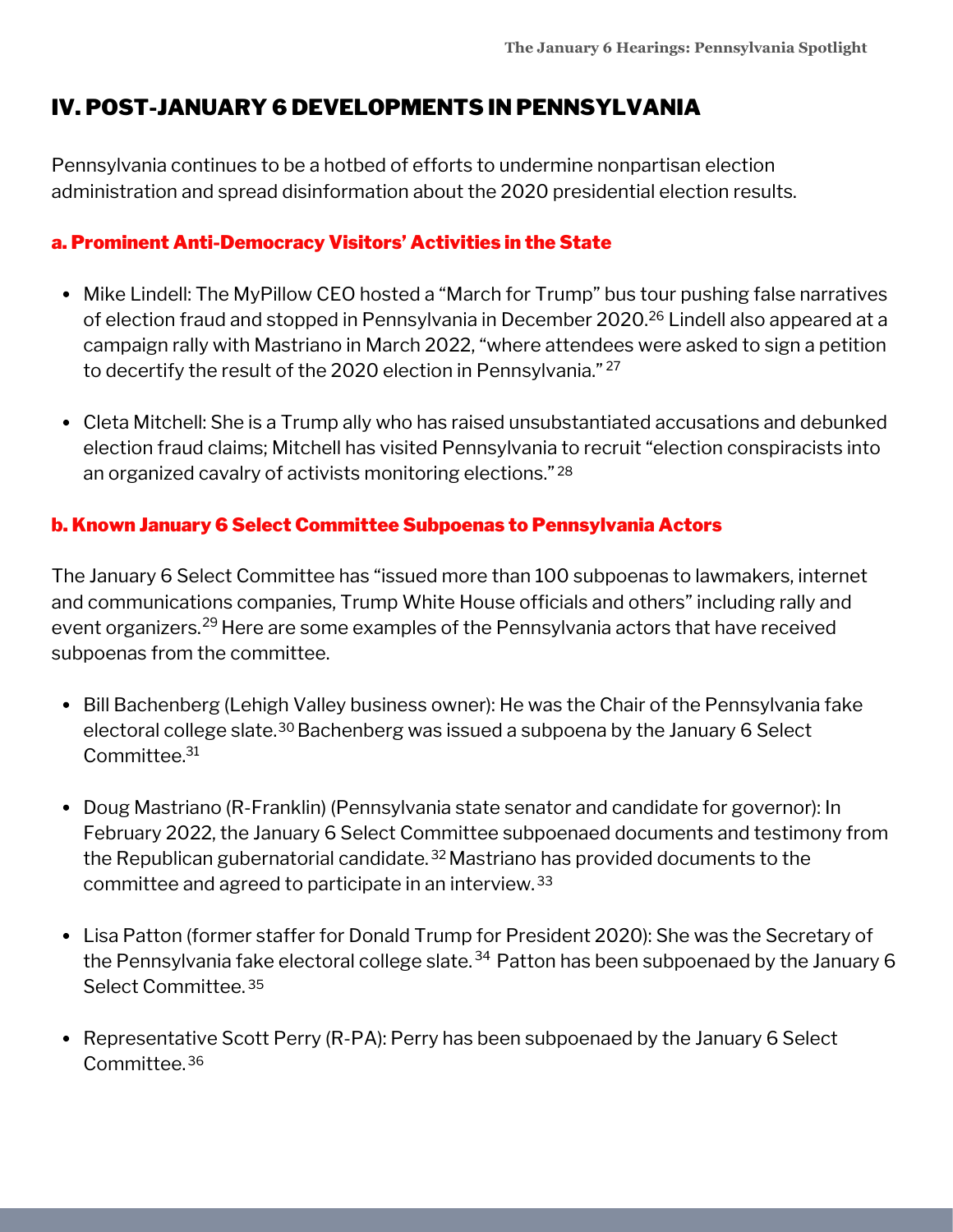#### c. Partisan Election Reviews

- In June 2021, Mastriano and House Judiciary Committee Chairman Rob Kauffman (R-Franklin) and state Sen. Cris Dush (R-Jefferson) traveled to Arizona to get a firsthand look at the Cyber Ninjas' review of the 2020 election commissioned by Republican lawmakers in Arizona. 37
- In November 2021, Republicans in the Pennsylvania state Senate signed a contract with Iowabased Envoy Sage—a company with no election audit experience—to lead its investigation of the 2020 election. <sup>38</sup> Republican lawmakers in the state legislature also issued a subpoena to the secretary of state seeking data and personal information on every Pennsylvania voter, claiming they were "investigating … allegations" about election fraud.<sup>39</sup>The scope of this election review has been the subject of litigation by Attorney General Josh Shapiro over privacy concerns about the information being requested, among other things. 40

### d. Legislation to Change Pennsylvania's Election Laws

- In June 2021, Governor Tom Wolf vetoed HB 1300, which would have required voter ID and signature match verification, moved registration deadlines, and changed drop box requirements and mail-in ballot procedures.<sup>41</sup> In his veto message, Governor Wolf stated that he believed HB 1300 posed "unacceptable barriers" to voting. 42
- Since the 2020 presidential election and the January 6 attack, state legislatures across the country have considered a wide range of bills that would increase the risk of election subversion—that the purported outcome of the election does not reflect the choice of the voters. State by state, legislatures have moved to seize power from professional, non-partisan election administrators and to subject the running of elections to partisan influence and disruption. For more information about Pennsylvania's election subversion legislation, please see States United's [2021](https://statesuniteddemocracy.org/wp-content/uploads/2021/04/FINAL-Democracy-Crisis-Report-April-21.pdf) and [2022](https://statesuniteddemocracy.org/wp-content/uploads/2022/05/DCITM_2022.pdf) report, written and published in collaboration with Protect Democracy and Law Forward.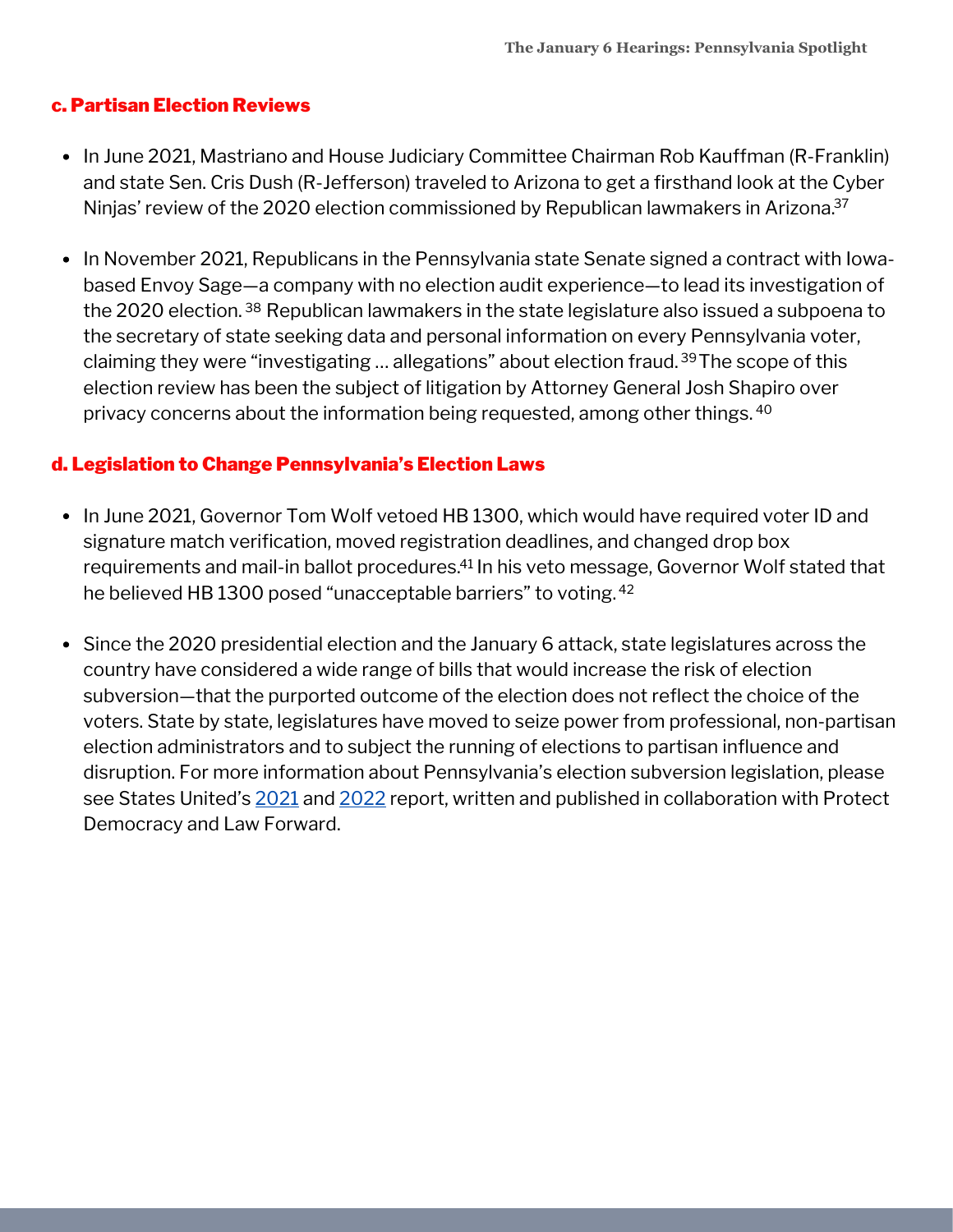#### e. Partisan Election Reviews

Pennsylvania conducts elections for the positions of judge of elections and inspector of elections —people who supervise polling places and ensure that votes are properly tabulated. The pro-Trump group, Audit the Vote PA, has worked to recruit Election Deniers to run for these positions, which could impact how future elections are administered in the state.<sup>43</sup> Election Deniers are also running for governor in Pennsylvania: 44

Election Denier Gubernatorial Candidates:

• Doug Mastriano (R): [Election](https://statesuniteddemocracy.org/wp-content/uploads/2022/06/gov_deniers.html#429_Pennsylvania_-_Doug_Mastriano) Denier

Election Deniers Who Lost in Gubernatorial Primary:

- Lou Barletta (R)
- Joe Gale (R)
- Charlie Gerow (R)

# ADDITIONAL RESOURCES FROM THE STATES UNITED DEMOCRACY **CENTER**

Countering Lies about the 2020 [Presidential](https://statesuniteddemocracy.org/wp-content/uploads/2021/01/000A-Myths-and-Facts-of-the-2020-Presidential-Election-20210113-FINAL.pdf) Election A [Democracy](https://statesuniteddemocracy.org/resources/democracy-crisis-in-the-making-how-state-legislatures-are-politicizing-criminalizing-and-interfering-with-elections/) Crisis in the Making [2021](https://statesuniteddemocracy.org/wp-content/uploads/2021/04/FINAL-Democracy-Crisis-Report-April-21.pdf) and [2022](https://statesuniteddemocracy.org/wp-content/uploads/2022/05/DCITM_2022.pdf) reports Guide to Counting Electoral College Votes and The January 6, 2021 Meeting of [Congress](https://statesuniteddemocracy.org/wp-content/uploads/2021/01/VPP-Guide-to-Counting-Electoral-Votes.pdf)

*Updated June 13, 2022*

*This document was prepared by the States United Democracy Center.*

*The States United Democracy Center is a nonpartisan organization advancing free, fair, and secure elections. We focus on connecting state officials, law enforcement leaders, and pro-democracy partners across America with the tools and expertise they need to safeguard our democracy. For more information, visit [www.statesuniteddemocracy.org.](http://www.statesuniteddemocracy.org/)*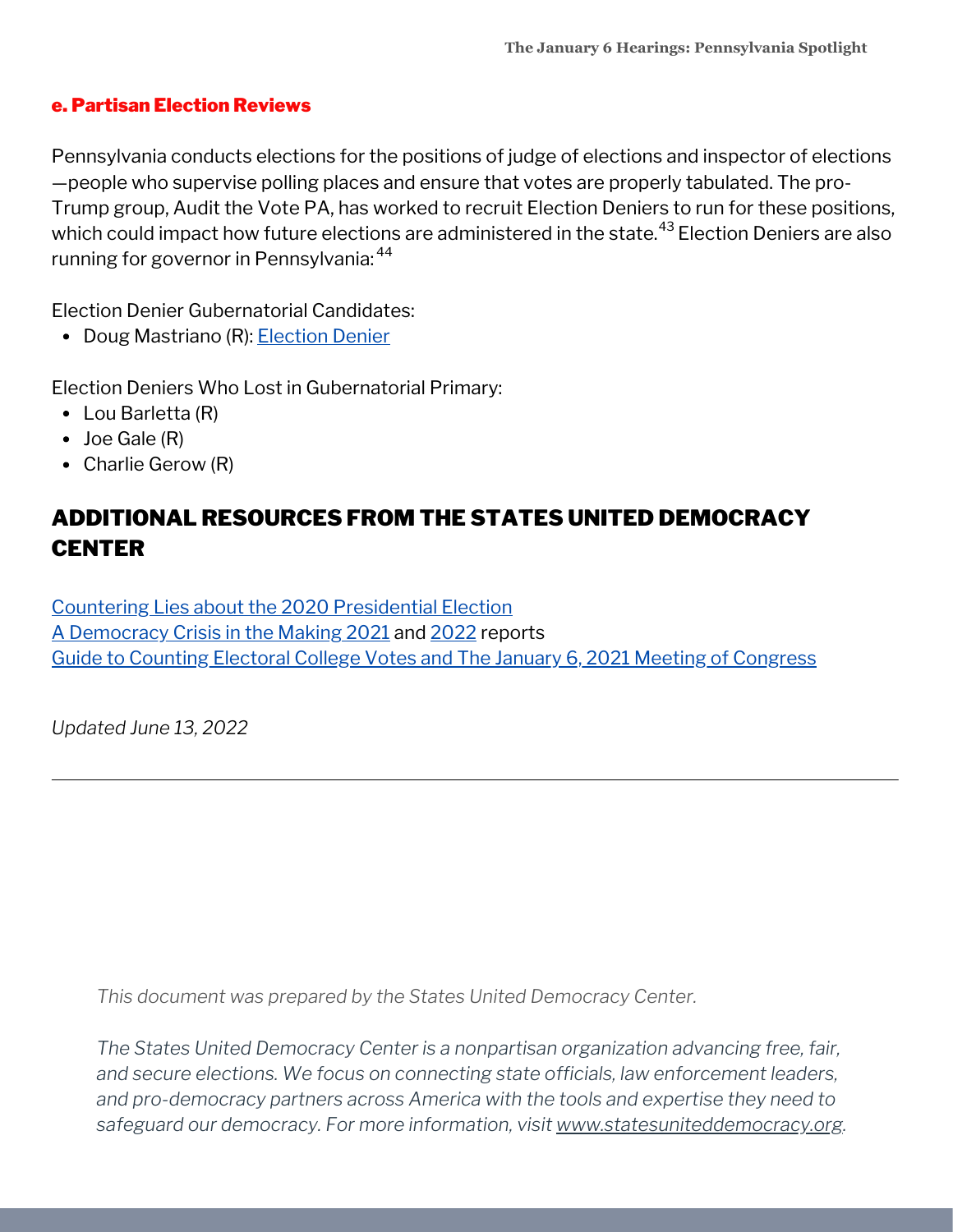$^1$  Wolfman-Arent, A., et al. (2020, November 5). 'Philly's got this': Dueling rallies converge on ballot-counting center. *WHYY*. [https://whyy.org/articles/phillys-got-this-dueling-rallies-converge-on-philly-ballot-counting-center/;](https://whyy.org/articles/phillys-got-this-dueling-rallies-converge-on-philly-ballot-counting-center/) *See also* Kessler, G. & Rizzo, S. (2020, November 5). President Trump's false claims of vote fraud: A chronology. *The Washington Post*. [https://www.washingtonpost.com/politics/2020/11/05/president-trumps-false-claims-vote-fraud](https://www.washingtonpost.com/politics/2020/11/05/president-trumps-false-claims-vote-fraud-chronology/)chronology/.

 $^2$  Hill, C. (2020, November 25). Giuliani tells Pennsylvania legislators they can override popular vote to appoint pro-Trump electors. *Yahoo! News.* [https://www.yahoo.com/video/giuliani-tells-pennsylvania-legislators-they-can](https://www.yahoo.com/video/giuliani-tells-pennsylvania-legislators-they-can-override-popular-vote-to-appoint-pro-trump-electors-010121925.html)override-popular-vote-to-appoint-pro-trump-electors-010121925.html.

Roebuck, J., et al. (2020, November 5). Trump campaign takes its complaints over Pa. election before GOP lawmakers, after string of court losses. Spotlight PA. [https://www.spotlightpa.org/news/2020/11/rudy-giuliani-trump](https://www.spotlightpa.org/news/2020/11/rudy-giuliani-trump-pennsylvania-election-senate-hearing)pennsylvania-election-senate-hearing. 3

Bender, W., & Couloumbis, A. (2020, November 27). President Trump invited Pa. lawmakers to the White House. Then everyone went silent. *Spotlight PA.* [https://www.spotlightpa.org/news/2020/11/trump-pennsylvania](https://www.spotlightpa.org/news/2020/11/trump-pennsylvania-lawmakers-invite-white-house-silence-election-2020)lawmakers-invite-white-house-silence-election-2020. 4

Liptak, A. (2020, December 11). Texas files an audacious suit with the Supreme Court challenging the election results. *The New York Times.* [https://www.nytimes.com/2020/12/08/us/politics/texas-files-an-audacious-suit-with](https://www.nytimes.com/2020/12/08/us/politics/texas-files-an-audacious-suit-with-the-supreme-court-challenging-the-election-results.html.)the-supreme-court-challenging-the-election-results.html. 5

Cobb T. (2022, Mar. 8). State Bar Complaint Against Attorney General Ken Paxton to Proceed After Key Deadline Passes. *The Texas Tribune.* https://www.texastribune.org/2022/03/08/state-bar-paxton-complaint/. 6

American Oversight Obtains Seven Phony Certificates of Pro-Trump Electors. (2021, March 2). *America Oversight.* <https://www.americanoversight.org/american-oversight-obtains-seven-phony-certificates-of-pro-trump-electors;> Sherman, A. (2022, January 28). What you need to know about the fake Trump electors. *PolitiFact.* [https://www.politifact.com/article/2022/jan/28/what-you-need-know-about-fake-trump-electors/.](https://www.politifact.com/article/2022/jan/28/what-you-need-know-about-fake-trump-electors/) 7

Coston, E. (2022, January 6). The Jan. 6 Capitol riot: A complete guide to what we know about Pennsylvania's role. *Spotlight PA.* [https://www.spotlightpa.org/news/2022/01/january-6-capitol-riot-pennsylvania-role;](https://www.spotlightpa.org/news/2022/01/january-6-capitol-riot-pennsylvania-role) Benner, K., & Edmondson, C. (2021, January 28). Pennsylvania Lawmaker Played Key Role in Trump's Plot to Oust Acting Attorney General. *The New York Times.* [https://www.nytimes.com/2021/01/23/us/politics/scott-perry-trump-justice](https://www.nytimes.com/2021/01/23/us/politics/scott-perry-trump-justice-department-election.html)department-election.html. 8

Meyer, K., et al. (2021, January 12). Mastriano campaign spent thousands on buses ahead of D.C. insurrection. *WHYY.* [https://whyy.org/articles/mastriano-campaign-spent-thousands-on-buses-ahead-of-d-c-insurrection.](https://whyy.org/articles/mastriano-campaign-spent-thousands-on-buses-ahead-of-d-c-insurrection) 9

*See note 9.* 10

*See note 9.* 11

Corasaniti, N., et al. (2022, May 22). How Trump's 2020 Election Lies Have Gripped State Legislatures. *The New* 12 *York Times.* [https://www.nytimes.com/interactive/2022/05/22/us/politics/state-legislators-election-denial.html;](https://www.nytimes.com/interactive/2022/05/22/us/politics/state-legislators-election-denial.html) WPIX.com News Staff. (2021, January 5). Group of PA lawmakers sends letter to Mitch McConnell asking to delay election certification. *WPIX.com.* https://www.wpxi.com/news/politics/group-pa-lawmakers-sends-letter-mitch[mcconnell-asking-delay-election-certification/XTZKAVHDRNER5PJXOY4DLA7R7A/.](https://www.wpxi.com/news/politics/group-pa-lawmakers-sends-letter-mitch-mcconnell-asking-delay-election-certification/XTZKAVHDRNER5PJXOY4DLA7R7A/)

*See note 12.* 13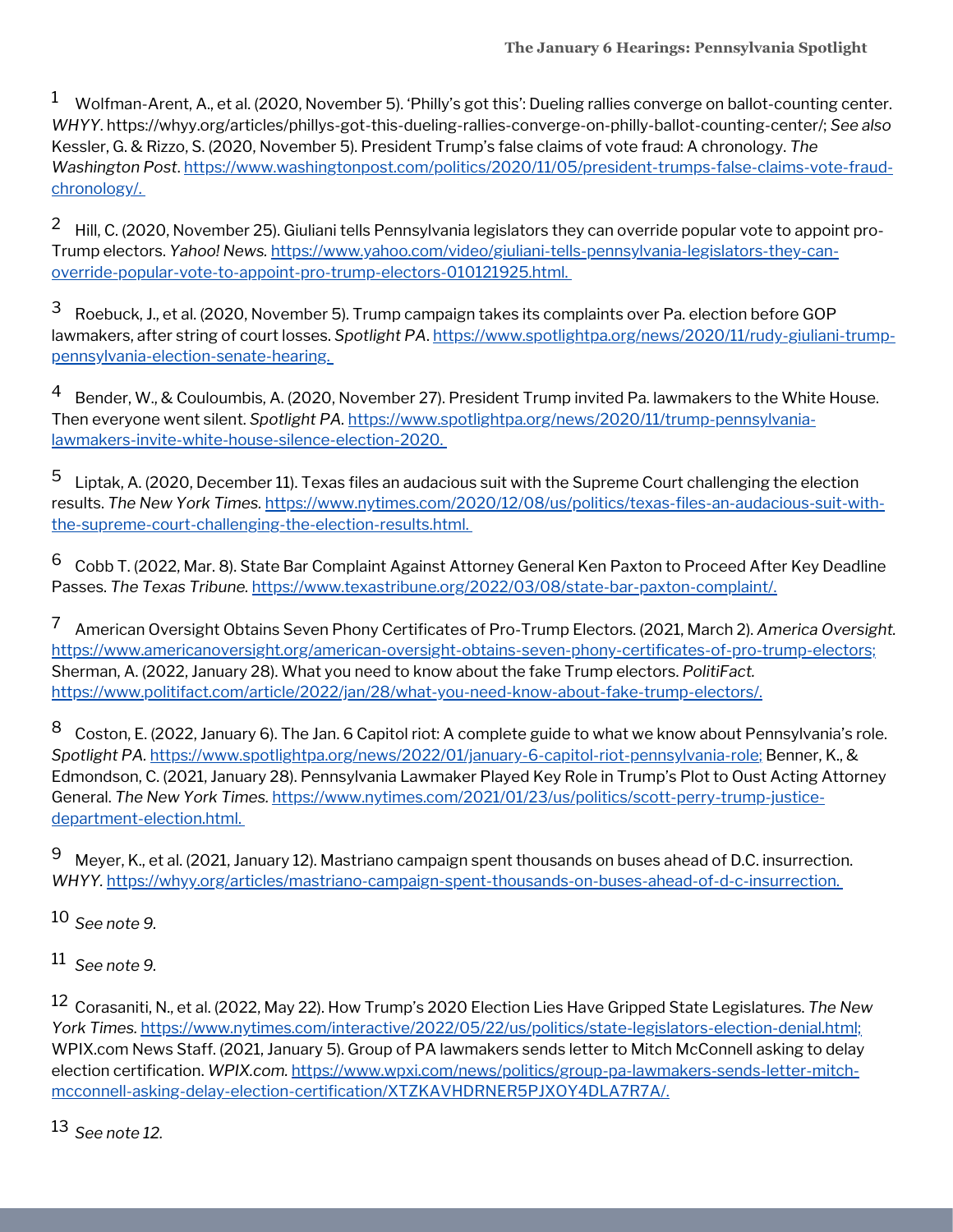$^{14}$  The Pennsylvania legislators who signed the letter are: Senator Dave Argall, Rep. Aaron Bernstine, Rep. Stephanie Borowicz, Rep. Robert Brooks, Rep. Bud Cook, Rep. Jim Cox, Rep. Eric Davanzo, Rep. Russ Diamond, Senator Cris Dush, Rep. Barbra Gliem, Rep. Mike Jones, Rep. Rob Kauffman, Rep. Dawn Keefer, Rep. Mike Jones, Senator Wayne Langerholc Jr., Rep. David Maloney, Senator Doug Mastriano, Rep. Daryl Metcalfe, Rep. Dan Moul, Rep. Eric Nelson, Senator Kristin Phillips-Hill, Senator Joe Pittman, Rep. Michael Puskaric, Rep. Kathy Rapp, Senator Mike Regan, Rep. Jim Rigby, Rep. Brad Roae, Rep. David Rowe, Rep. Francis Ryan, Rep. Jason Silvis, Rep. Brian Smith, Senator Judy Ward, Senator Kim Ward, and Rep. David Zimmerman; See Letter to Vice President Michael R. Pence. (2021, Jan. 5). *The Wisconsin Examiner.*

<https://wisconsinexaminer.com/wpcontent/uploads/2021/01/Letter-to-Pence-1.pdf>.

*See note 14*; Timm, C. (2021, Jan. 5). Fact check: No, Pence can't overturn the election results. *NBC News.* 15 [https://www.nbcnews.com/politics/donald-trump/fact-check-no-pence-can-t-overturn-election-results-n1252869.](https://www.nbcnews.com/politics/donald-trump/fact-check-no-pence-can-t-overturn-election-results-n1252869)

Eisler, P., et al. (2021, December 30). Anatomy of a death threat. *Reuters.* https://graphics.reuters.com/USA-16 [ELECTION/THREATS/mopanwmlkva/.](https://graphics.reuters.com/USA-ELECTION/THREATS/mopanwmlkva/)

 $^{17}$  Vaillancourt, W. (2022, May 16). Surging Pennsylvania Senate Candidate Said She Was Leading Buses to Capitol on Jan. 6 for 'Our 1776 Moment.' Rolling Stone. [https://www.rollingstone.com/politics/politics-news/kathy-barnette](https://www.rollingstone.com/politics/politics-news/kathy-barnette-pennsylvania-senate-jan-6-mob-1353896/?sub_action=logged_in)pennsylvania-senate-jan-6-mob-1353896/?sub\_action=logged\_in; Kacynski, A., & Steck, E. (2022, May 16). Barnette said she was leading buses to DC for 'our 1776 moment' on January 6, 2021. *CNN.* <https://www.cnn.com/2022/05/16/politics/kathy-barnette-1776-moment-january-6-kfile/index.html>.

<sup>18</sup> Itkowitz, C., & Helderman, R. (2022, May 15). Leading GOP candidates in Pennsylvania were in Washington on Jan. 6. *Washington Post.* [https://www.washingtonpost.com/politics/2022/05/15/leading-gop-candidates-pennsylvania](https://www.washingtonpost.com/politics/2022/05/15/leading-gop-candidates-pennsylvania-were-washington-jan-6)were-washington-jan-6.

 $^{19}$  Briggs, R. & Meyer, K. (2021, May 25). New video appears to show State Sen. Mastriano closer to Capitol riot than he said. *WHYY.* [https://whyy.org/articles/new-video-appears-to-show-state-sen-mastriano-closer-to-capitol-riot](https://whyy.org/articles/new-video-appears-to-show-state-sen-mastriano-closer-to-capitol-riot-than-he-said)than-he-said.

Otterbein, H., & Montellaro, Z. (2022, May 16). GOP blame game erupts in Pennsylvania governor's race, *Politico.* 20 [https://www.politico.com/news/2022/05/16/gop-pennsylvania-primary-doug-mastriano-00032910.](https://www.politico.com/news/2022/05/16/gop-pennsylvania-primary-doug-mastriano-00032910)

Brennan, C., & Seidman, A. (2022, May 17). Mastriano's Election Denialism. *The Philadelphia Inquirer.* 21 [https://www.inquirer.com/politics/pennsylvania/inq2/doug-mastriano-pennsylvania-2020-election-denial-timeline-](https://www.inquirer.com/politics/pennsylvania/inq2/doug-mastriano-pennsylvania-2020-election-denial-timeline-20220609.html)20220609.html.

 $^{22}$  Roebuck, J., & Goodin-Smith, O. (2022, January 5). 62 Pennsylvanians have been charged in the Capitol riot. A year later, judges are starting to weigh their punishments. *The Philadelphia Inquirer.* [https://www.inquirer.com/news/capitol-riot-pennsylvania-new-jersey-arrests-sentencings-cases-20220105.html;](https://www.inquirer.com/news/capitol-riot-pennsylvania-new-jersey-arrests-sentencings-cases-20220105.html) NPR Staff. (2022, June 3). The Capitol siege: The cases behind the biggest criminal investigation in U.S. history. *NPR.* [https://www.npr.org/2021/02/09/965472049/the-capitol-siege-the-arrested-and-their-stories#database.](https://www.npr.org/2021/02/09/965472049/the-capitol-siege-the-arrested-and-their-stories#database)

American Oversight Obtains Seven Phony Certificates of Pro-Trump Electors. (2021, March 2). *America* 23*Oversight.* [https://www.americanoversight.org/american-oversight-obtains-seven-phony-certificates-of-pro-trump](https://www.americanoversight.org/american-oversight-obtains-seven-phony-certificates-of-pro-trump-electors)electors; Sherman, A. (2022, January 28). What you need to know about the fake Trump electors. *PolitiFact.* [https://www.politifact.com/article/2022/jan/28/what-you-need-know-about-fake-trump-electors/.](https://www.politifact.com/article/2022/jan/28/what-you-need-know-about-fake-trump-electors/)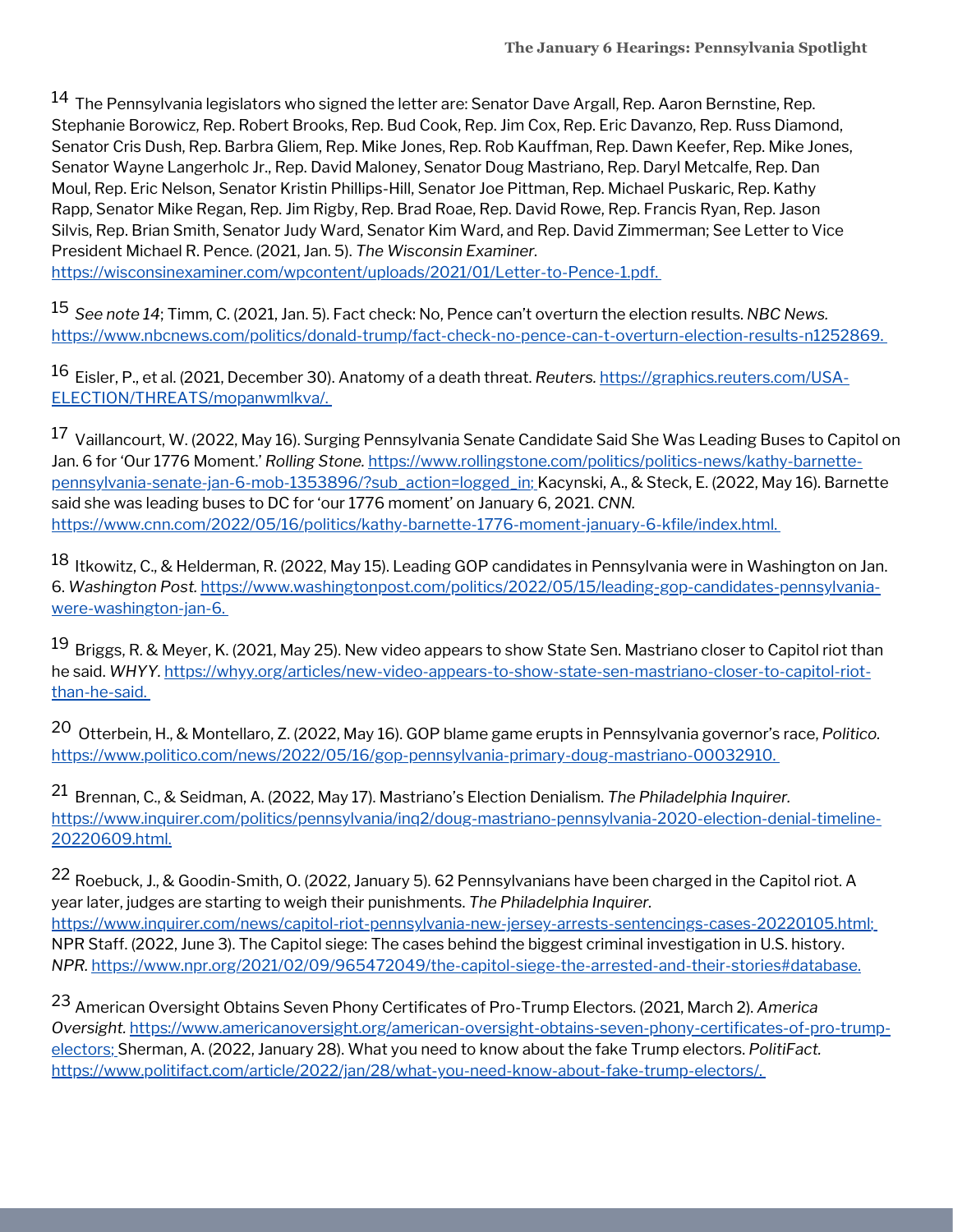Feuer, A., et al. (2022, March 25). Intensifying Inquiry Into Alternate Electors Focuses on Trump Lawyers. *The* 24 *New York Times.* [https://www.nytimes.com/2022/05/25/us/politics/pro-trump-lawyers-elector-scheme.html;](https://www.nytimes.com/2022/05/25/us/politics/pro-trump-lawyers-elector-scheme.html) Polantz., K., & Reid, P. (2022, March 25). DOJ probe of fake elector plot seeks information about Trump's top lawyers and advisers. *CNN.* [https://www.cnn.com/2022/05/25/politics/justice-department-fake-elector-plot-trump](https://www.cnn.com/2022/05/25/politics/justice-department-fake-elector-plot-trump-lawyers-advisers/index.html)lawyers-advisers/index.html; Boucher, D. (2022, January 19). Nessel: Fake GOP electors committed crimes, hopes feds prosecute 'conspiracy.' *Detroit Free Press.*

[https://www.freep.com/story/news/politics/2022/01/18/nessel-gop-electors-crimes-lansing](https://www.freep.com/story/news/politics/2022/01/18/nessel-gop-electors-crimes-lansing-michigan/6563387001/)michigan/6563387001/.

American Oversight Obtains Seven Phony Certificates of Pro-Trump Electors. (2021, March 2). *America Oversight.* 25 https://www.americanoversight.org/american-oversight-obtains-seven-phony-certificates-of-pro-trump-electors; Lerner, K. (2022, Feb. 2). Trump's fake electors: Here's the full list. *The Wisconsin Examiner.* https://wisconsinexaminer.com/2022/02/02/trumps-fake-electors-heres-the-full-list/.

<sup>26</sup> Schwartz, B. (2021, December 16). MyPillow CEO Mike Lindell says he spent \$25 million to push false pro-Trump election claims: 'I will spend whatever it takes.' *CNBC.* https://www.cnbc.com/2021/12/16/mypillow-ceo-mike-lindell[spent-25-million-to-push-false-pro-trump-election-claims.html.](https://www.cnbc.com/2021/12/16/mypillow-ceo-mike-lindell-spent-25-million-to-push-false-pro-trump-election-claims.html)

Vandewalker, I. (2022, May 18). Election Denial in the Race for Pennsylvania Governor. *Brennan Center.* 27 [https://www.brennancenter.org/our-work/analysis-opinion/election-denial-race-pennsylvania-governor.](https://www.brennancenter.org/our-work/analysis-opinion/election-denial-race-pennsylvania-governor)

<sup>28</sup> Berzon, A. (2022, May 30). Lawyer Who Plotted to Overturn Trump Loss Recruits Election Deniers to Watch Over the Vote. *The New York Times.* [https://www.nytimes.com/2022/05/30/us/politics/republican-poll-monitors](https://www.nytimes.com/2022/05/30/us/politics/republican-poll-monitors-election-activists.html)election-activists.html.

<sup>29</sup> Schonfeld, Z. (2022, June 7). Here's a list of the people who have been subpoenaed by the Jan. 6 committee. The *Hill.* [https://thehill.com/news/house/3514712-heres-a-list-of-the-people-who-have-been-subpoenaed-by-the-jan-6](https://thehill.com/news/house/3514712-heres-a-list-of-the-people-who-have-been-subpoenaed-by-the-jan-6-committee/) committee/.

Lehigh Valley business owner subpoenaed in Jan. 6 probe (2022, January 29). *Lehigh Valley Live.* 30 <https://www.lehighvalleylive.com/elections/2022/01/lehigh-valley-business-owner-subpoenaed-in-jan-6-probe.html>.

*See note 30;* Reinhard, J. (2022, February 2). Lehigh Valley business owner subpoenaed by January 6th Committee. 31 *WFMZ-TV 69 News.* [https://www.wfmz.com/news/lehigh-valley-business-owner-subpoenaed-by-january-6th](https://www.wfmz.com/news/lehigh-valley-business-owner-subpoenaed-by-january-6th-committee/article_163a2020-8155-11ec-8daf-6f809022e202.html)committee/article\_163a2020-8155-11ec-8daf-6f809022e202.html.

 $^{32}$  Itkowitz, C. and Helderman, R.S. (2022, May 15). Leading GOP candidates in Pennsylvania were in Washington on Jan. 6. *The Washington Post.* [https://www.washingtonpost.com/politics/2022/05/15/leading-gop-candidates](https://www.washingtonpost.com/politics/2022/05/15/leading-gop-candidates-pennsylvania-were-washington-jan-6)pennsylvania-were-washington-jan-6; *Associated Press.* (2022, March 11). Mastriano, Jan. 6 committee silent of deposition request. *Associated Press.* https://apnews.com/article/capitol-siege-congress-donald-trump[pennsylvania-subpoenas-19ecd45de74d7d0719f82beaa97cbab8.](https://apnews.com/article/capitol-siege-congress-donald-trump-pennsylvania-subpoenas-19ecd45de74d7d0719f82beaa97cbab8)

Woodruff Swan, B. (2022, June 2). Pa. GOP gubernatorial nominee shares documents with Jan. 6 panel, agrees to 33 interview. *Politico.* [https://www.politico.com/news/2022/06/02/mastriano-jan-6-panel-subpoena-00036468/.](https://www.politico.com/news/2022/06/02/mastriano-jan-6-panel-subpoena-00036468/)

Adams, A. (2022, January 28). Jan. 6 Committee Subpoenas 2 Fake Trump Electors From Pennsylvania. *Keystone.* 34[https://keystonenewsroom.com/story/jan-6-committee-subpoenas-2-fake-trump-electors-from-pennsylvania;](https://keystonenewsroom.com/story/jan-6-committee-subpoenas-2-fake-trump-electors-from-pennsylvania) Lehigh Valley business owner subpoenaed in Jan. 6 probe (2022, January 29). *Lehigh Valley Live.* <https://www.lehighvalleylive.com/elections/2022/01/lehigh-valley-business-owner-subpoenaed-in-jan-6-probe.html>.